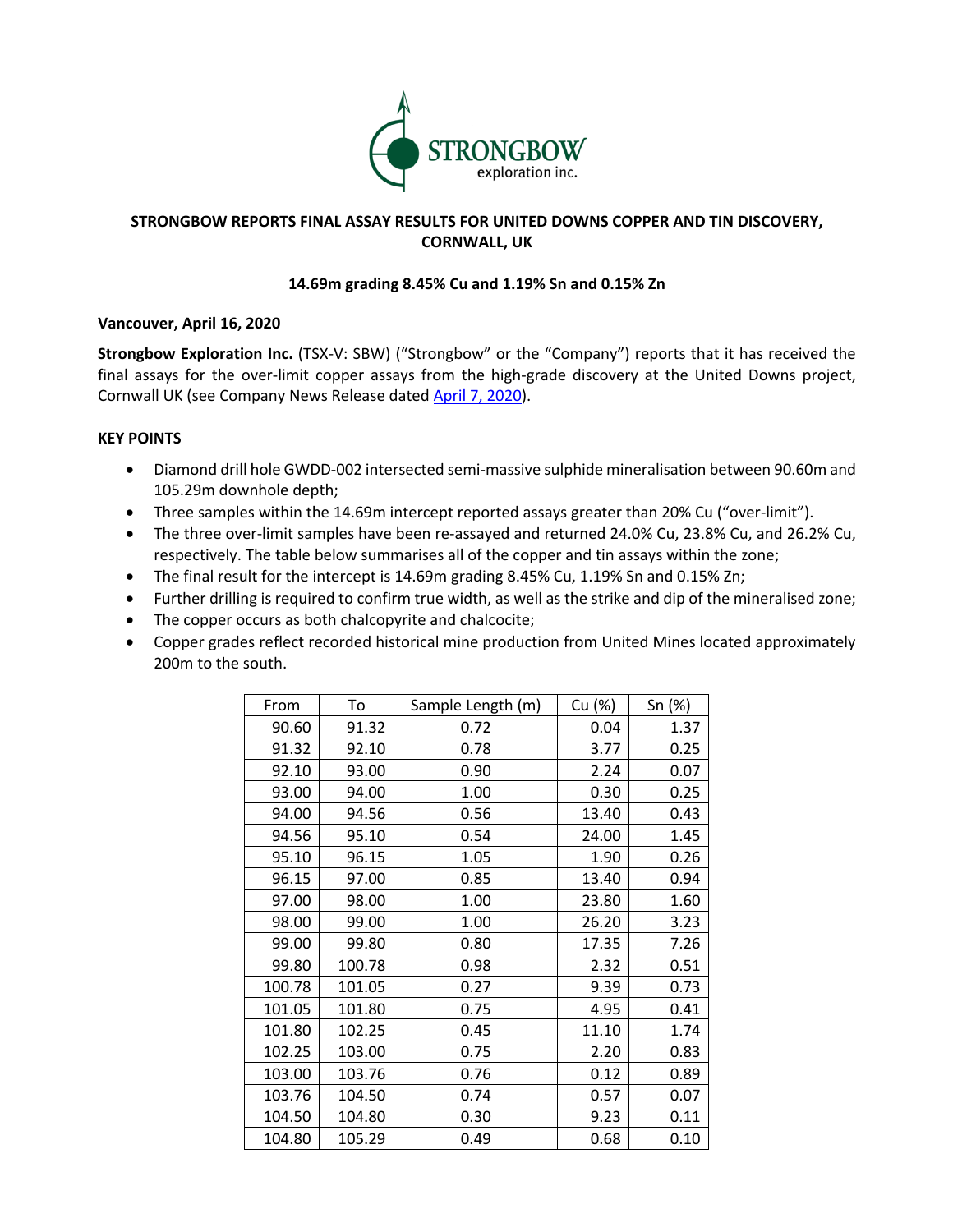#### **UNITED DOWNS PROJECT**

The United Downs project covers, or is located immediately adjacent to, four former copper and tin producing mines: Consolidated Mines and United Mines to the west; and, Mount Wellington and Wheal Jane Mines to the east. The main mineralised structures in all four mines trend ENE and dip steeply to the north. All of the mineralisation exploited historically is related to either quartz veins or quartz-tourmaline veins hosted within "killas", the local name for metasedimentary rocks that overlie granite intrusions.

### **TECHNICAL INFORMATION**

GWDD-002 was drilled by Priority Drilling Company Ltd using an Epiroc Christensen CT20 Diamond Drill Rig. The part of the hole in which this intersection was encountered was drilled in PQ (122.6mm diameter) with a triple tube core barrel to recover an 83mm diameter drillcore. Core recovery was greater than 95%. The core was logged, split and sampled by Strongbow Exploration personnel. The samples, comprising quarter core, were sent for assay at ALS Minerals, Lougrea, Ireland. Sample preparation involved crushing to 70% less than 2mm, riffle split and pulverised to 85% less than 75 microns. The analytical method used was X-ray florescence (XRF) following a lithium borate fusion. Samples were assayed for As, Cu, Fe, Pb, S, Sn, W, and Zn. A comprehensive Quality Assurance / Quality Control programme using duplicates and blanks was included within the sampling programme.

The technical information in this news release has been compiled on behalf of Strongbow Exploration Inc. by Mr. Owen Mihalop. Mr. Mihalop has reviewed the data on behalf of Strongbow Exploration Inc. and takes responsibility for the data and geological interpretation. Mr. Owen Mihalop (MCSM, BSc (Hons), MSc, FGS, MIMMM, CEng) is Chief Operating Officer for Strongbow Exploration Inc. and has sufficient experience relevant to the style of mineralisation and type of deposit under consideration and to the activity which he is undertaking to qualify as a Competent Person as defined under the JORC Code (2012) and as a Qualified Person under NI 43-101. Mr. Mihalop consents to the inclusion in this announcement of the matters based on his information in the form and context in which it appears.

For additional information please contact: Irene Dorsman at (604) 210 8752 or by e-mail at idorsman@strongbowexploration.com or Sherman Dahl of Pretium Communications at (250) 558 8340.

| Blytheweigh (Financial PR/IR-London) | Tel:       | +44 207 138 3204                                  |
|--------------------------------------|------------|---------------------------------------------------|
|                                      | Tim Blythe | tim.blythe@blytheweigh.com                        |
|                                      |            | Camilla Horsfall camilla.horsfall@blytheweigh.com |

# **ON BEHALF OF THE BOARD OF DIRECTORS**

*"Richard D. Williams"* Richard D. Williams, P.Geo

*Neither the TSX Venture Exchange nor its Regulation Services Provider (as that term is defined in the policies of the TSX Venture Exchange) accepts responsibility for the adequacy or accuracy of this release.*

#### *Caution regarding forward looking statements*

*Forward-looking statements, while based on management's best estimates and assumptions, are subject to risks and uncertainties that may cause actual results to be materially different from those expressed or implied by such forward-looking statements, including but not limited to: risks related to receipt of regulatory approvals, risks related to general economic and market conditions; risks related to the availability of financing; the timing and content of upcoming work programs; actual results of proposed exploration activities; possible variations in Mineral Resources or grade; failure of plant, equipment or processes to operate as anticipated; accidents, labour*